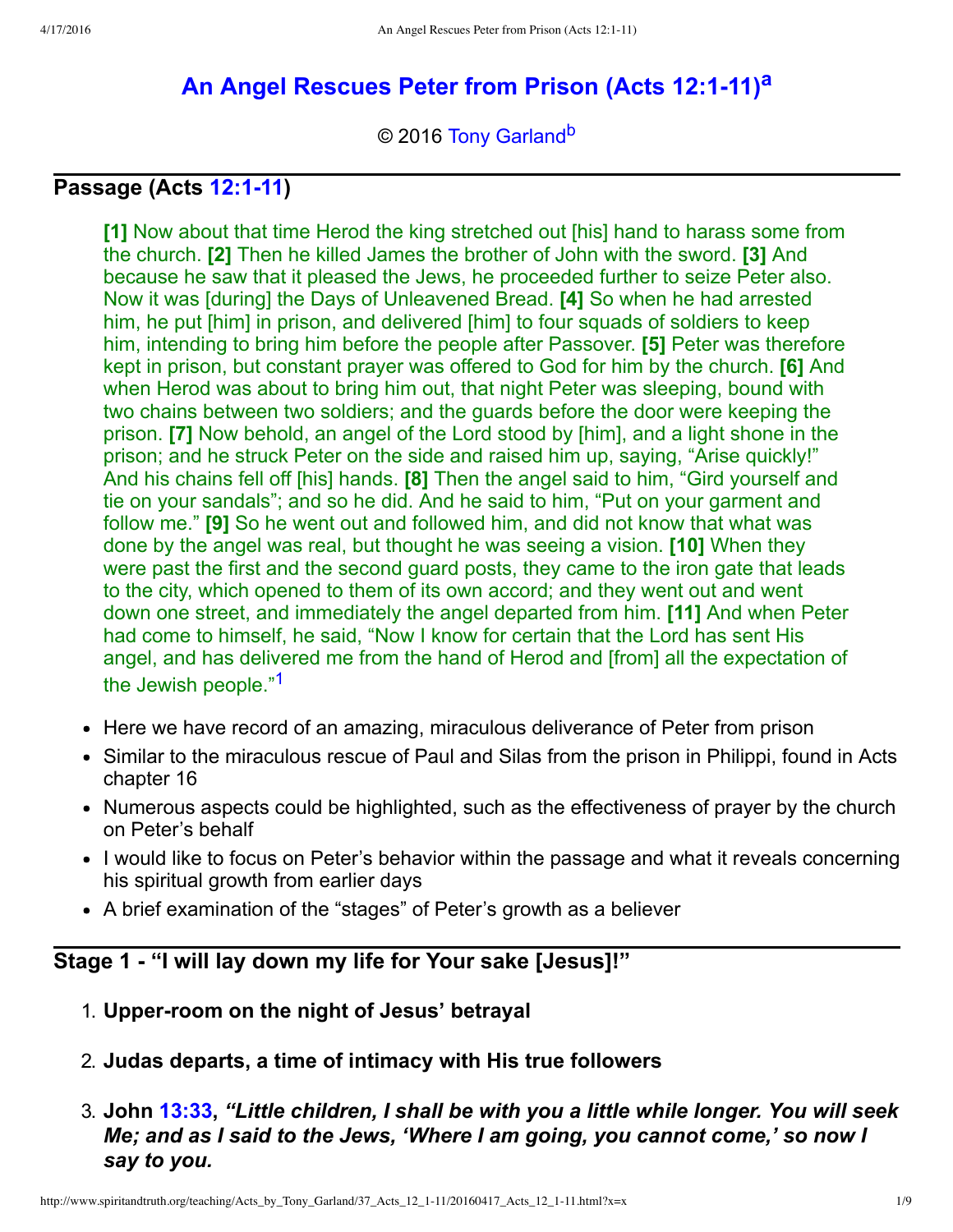- A. One thing for Jesus to say this to His opposition: the Jewish religious leaders and Pharisees (John  $8:21-22$ ), but now He says it to His apostles
- 4. **John [13:3638](http://www.spiritandtruth.org/bibles/nasb/b43c013.htm#John_C13V36),** *Simon Peter said to [Jesus], "Lord, where are You going?" Jesus answered him, "Where I am going you cannot follow Me now, but you shall follow Me afterward." Peter said to Him, "Lord, why can I not follow You now? I will lay down my life for Your sake." Jesus answered him, "Will you lay down your life for My sake? Most assuredly, I say to you, the rooster shall not crow till you have denied Me three times."*
- 5. **"You cannot follow Me now"**
	- A. Not God's purpose yet Peter's role establishing the Church after the departure of Jesus
	- B. Unable to too fearful to be a martyr
	- C. "Why can I not follow You now?"
		- I. Clueless regarding his inability, weakness, lack of maturity

## 6. **Akin to the new believer who is immediately fired up to go out and "make things happen" for the Lord**

- A. Hasn't taken the time to wait on the Lord
- B. Not even aware of one's gifting
- C. Uninformed zeal, often making a mess
- D. Fortunately, God has tremendous grace for the many foibles which characterize our early walk

## 7. **Stage 1 of Christian growth**

- A. Lacking self-awareness
	- I. Inability to see ourselves accurately—as God sees us
	- II. A belief we are "ready for service" when major work still needs to be done
- B. Generally clueless regarding God's sovereign purpose
	- I. Our interests and involvements are driven by our own agenda
	- II. Baptizing our own ideas as "God's will"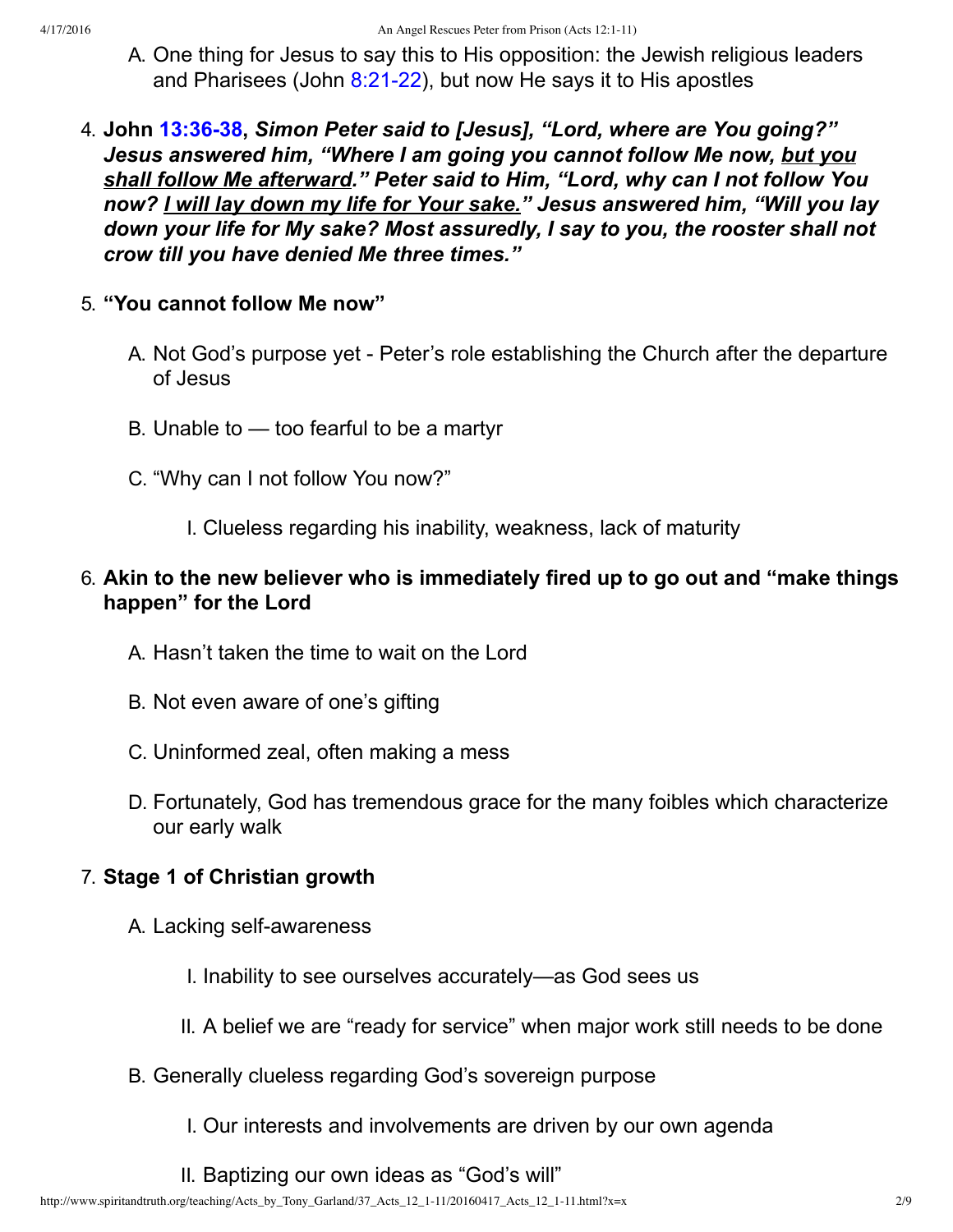III. Lots of God-talk: "God showed me  $\ldots$ ," the Lord told me  $\ldots$ ."

- C. Ignorant of important elements of God's character and ways
- D. See things that Scripture says, but not yet experiencing them
	- I. Victory over sin
	- II. The peace of God
	- III. A life characterized by spiritual fruit

## **Stage 2 "But Lord, what about this man?"**

#### 1. **The restoration of Peter following his denial of Jesus**

- A. "Peter, do you Love Me?" three times, once for each of Peter's previous denials
- B. Peter has learned important lessons about himself resulting in a more accurate assessment of his inability and uneven commitment
- C. Then, John 21:18-22, *"Most assuredly, I say to you, when you were younger, you girded yourself and walked where you wished; but when you are old, you will stretch out your hands, and another will gird you and carry [you] where you do not wish." This He spoke, signifying by what death he would glorify God. And when He had spoken this, He said to him, "Follow Me." Then Peter, turning around, saw the disciple whom Jesus loved following, who also had leaned on His breast at the supper, and said, "Lord, who is the one who betrays You?" Peter, seeing [John], said to Jesus, "But Lord, what [about] this man?" Jesus said to him, "If I will that he remain till I come, what [is that] to you? You follow Me."*
- D. Jesus has just prophesied Peter's death and Peter is distracted by how his role in God's plan might differ from that of John!

#### 2. **"If I will that he remain . . ."**

- A. Peter isn't looking at the ministry/role of others from the perspective of God's will
- <span id="page-2-0"></span>B. "You follow Me..."
	- I. Get your eyes off of my other servants
		- a. Peter will be martyred in A.D. 67 or 68 $2$ .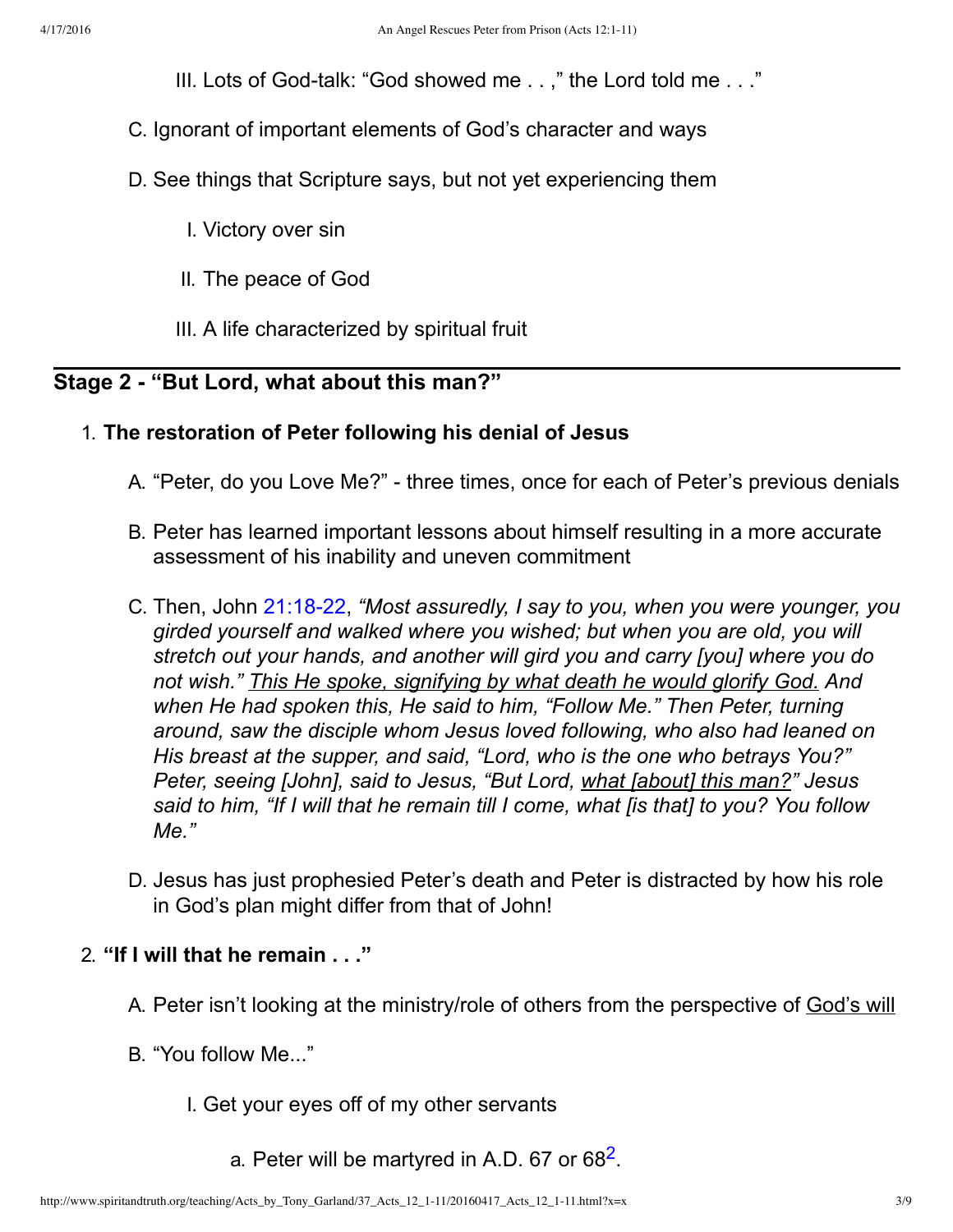- b. John lived at least a quarter of a century longer to record the book of Revelation in approximately A.D. 95
	- i. John and Peter had different jobs in God's plan
	- ii. The need for Revelation to be written much later
		- After the destruction of the 2nd temple (A.D. 70)
		- After the death of Nero (A.D. 68)
	- iii. The need for time to elapse for a suitable critique of the seven churches
- II. Put your eyes on Me, on My sovereign will for your life and ministry
	- a. Much like a horse: we are to wear "spiritual blinders"
		- i. Minimize distractions
		- ii. Greater ability to remain on the intended path
		- iii. Less likely to "spook"
- C. There is no place for comparison once we grasp (and accept!) the sovereign will of God in our life

#### 3. **Stage 2 of Christian growth**

A. Growing self-awareness of our weakness and inability

I. Greater dependency upon God

- B. Growing desire to truly wait on God rather than run ahead
- C. Greater reluctance to "make things happen" which often results in getting ahead of God
- D. Less likely to attribute our own ideas as being from God
- E. It matters less where you are, how long you'll be there, or where you may go next—just stay in close fellowship with God
- F. The rest will take care of itself
- G. Beginning to experience the peace of God in the midst of uncertainty
- H. Still struggling, at times, to wrest control away from God back into our own hands

# **Stage 3 "Shortly, I must put off my tent"**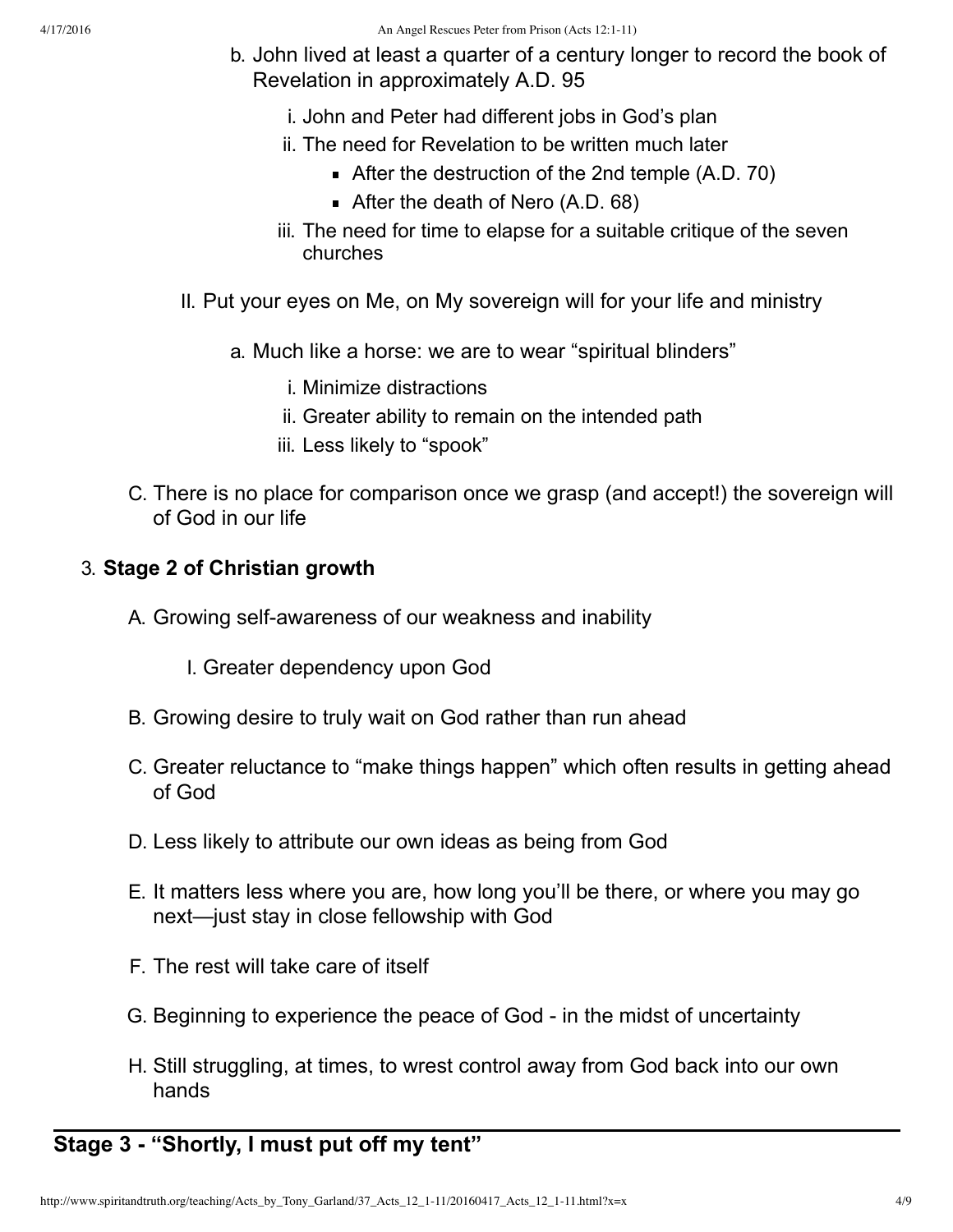#### 1. **By all appearances, Peter is on his way to martyrdom**

#### A. Herod's motivation

- I. Herod Agrippa I, the grandson of Herod the Great (who tried to kill the young Jesus)
- II. Partly Jewish, of Hasmonean descent (related to the Maccabean family line) - tended to curry favor with the Jews
- III. Herod saw "that [killing James] pleased the Jews"
- IV. Feast time, similar to the time of Jesus crucifixion
- V. Large Jewish crowds, an "expectation of the Jewish people"
- VI. Likelihood of a "mob mentality" whatever actions Herod took to gain Jewish favor would be "amplified"
- B. Peter chained between two guards
- C. Guards also outside the locked cell
- D. "Peter was therefore kept in prison" (no kidding!)
- E. It looked like a box canyon

#### 2. **God has allowed other "important people" in the church to be killed**

- <span id="page-4-1"></span><span id="page-4-0"></span>A. First, Stephen, a prominent deacon, 4 years earlier, in A.D. [3](#page-8-2)6<sup>3</sup>
- B. Now, James, the brother of John, one of the original twelve Apostles, in A.D.  $40<sup>4</sup>$  $40<sup>4</sup>$ 
	- I. In fulfillment of the prediction of Jesus that the sons of Zebedee "will indeed drink My cup, and be baptized with the baptism that I am baptized with" (Mat. [20:23](http://www.spiritandtruth.org/bibles/nasb/b40c020.htm#Mat._C20V23))
	- II. A member of the "inner circle" of "Peter, James, and John" who witnessed events with Jesus that none of the others saw—such as the Transfiguration (Mat. [17:1;](http://www.spiritandtruth.org/bibles/nasb/b40c017.htm#Mat._C17V1) Mark. 9:2; Luke [9:28\)](http://www.spiritandtruth.org/bibles/nasb/b42c009.htm#Luke_C9V28)

#### 3. **Peter undoubtedly remembered the earlier words of Jesus**

A. John 21:18-19a, *"Most assuredly, I say to you, when you were younger, you girded yourself and walked where you wished; but when you are old, you will*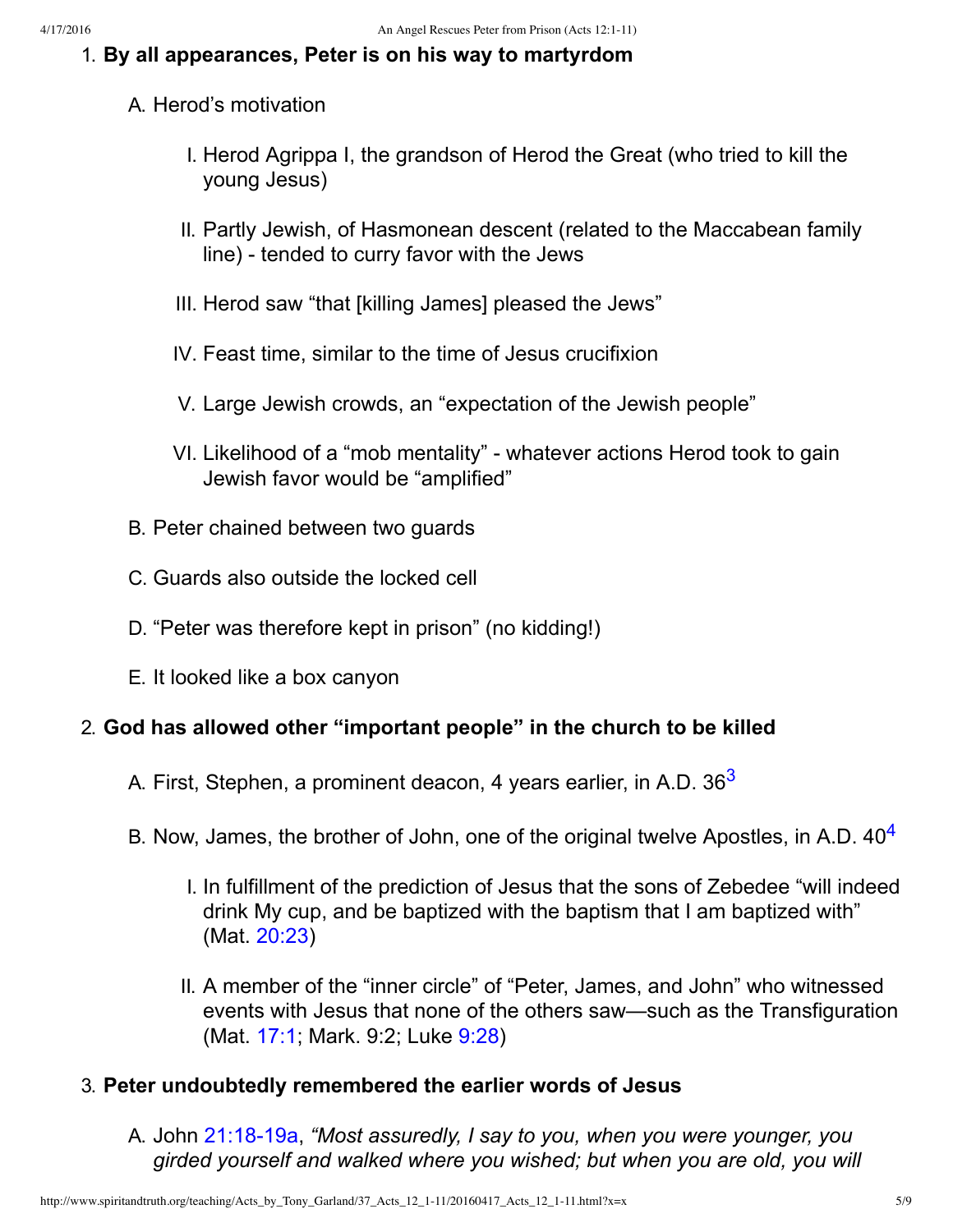*stretch out your hands, and another will gird you and carry [you] where you do not wish." This He spoke, signifying by what death he would glorify God.*

#### 4. **Peter's response**

- <span id="page-5-0"></span>A. Sleeping!<sup>[6](#page-8-4)</sup>
- B. It seems he did not expect a miraculous rescue
	- I. Thought he was seeing a vision
	- II. Only after Peter had "come to himself" did he realize that it was God's sovereign purpose to keep him alive
	- III. God's purpose for Peter differed from that of Stephen and James who had already been killed
- C. Peter appears to have reached a place where he was fully accepting of whatever God might do
	- I. Peter was in the same place as Daniel's companions who refused to worship Nebuchadnezzar's golden image at the risk of being thrown into a furnace
		- a. Dan. 3:16-18, *Shadrach, Meshach, and Abed-Nego answered and said to the king, "O Nebuchadnezzar, we have no need to answer you in this matter. If that [is the case], our God whom we serve is able to deliver us from the burning fiery furnace, and He will deliver [us] from your hand, O king. But if not, let it be known to you, O king, that we do not serve your gods, nor will we worship the gold image which you have set up."*

## 5. **The letters of 1st and 2nd Peter, circa A.D. 64**

- A. Prior to Peter's martyrdom during the reign of Nero
- B. Christian persecution under Nero was ramping up
- <span id="page-5-1"></span>C. 1 Peter A key purpose of the letter is to encourage Christians to face persecution with grace.<sup>[7](#page-8-5)</sup>
	- I. 1Pe. 4:12-14, *Beloved, do not think it strange concerning the fiery trial which is to try you, as though some strange thing happened to you; but rejoice to the extent that you partake of Christ's sufferings, that when His glory is revealed, you may also be glad with exceeding joy. If you are*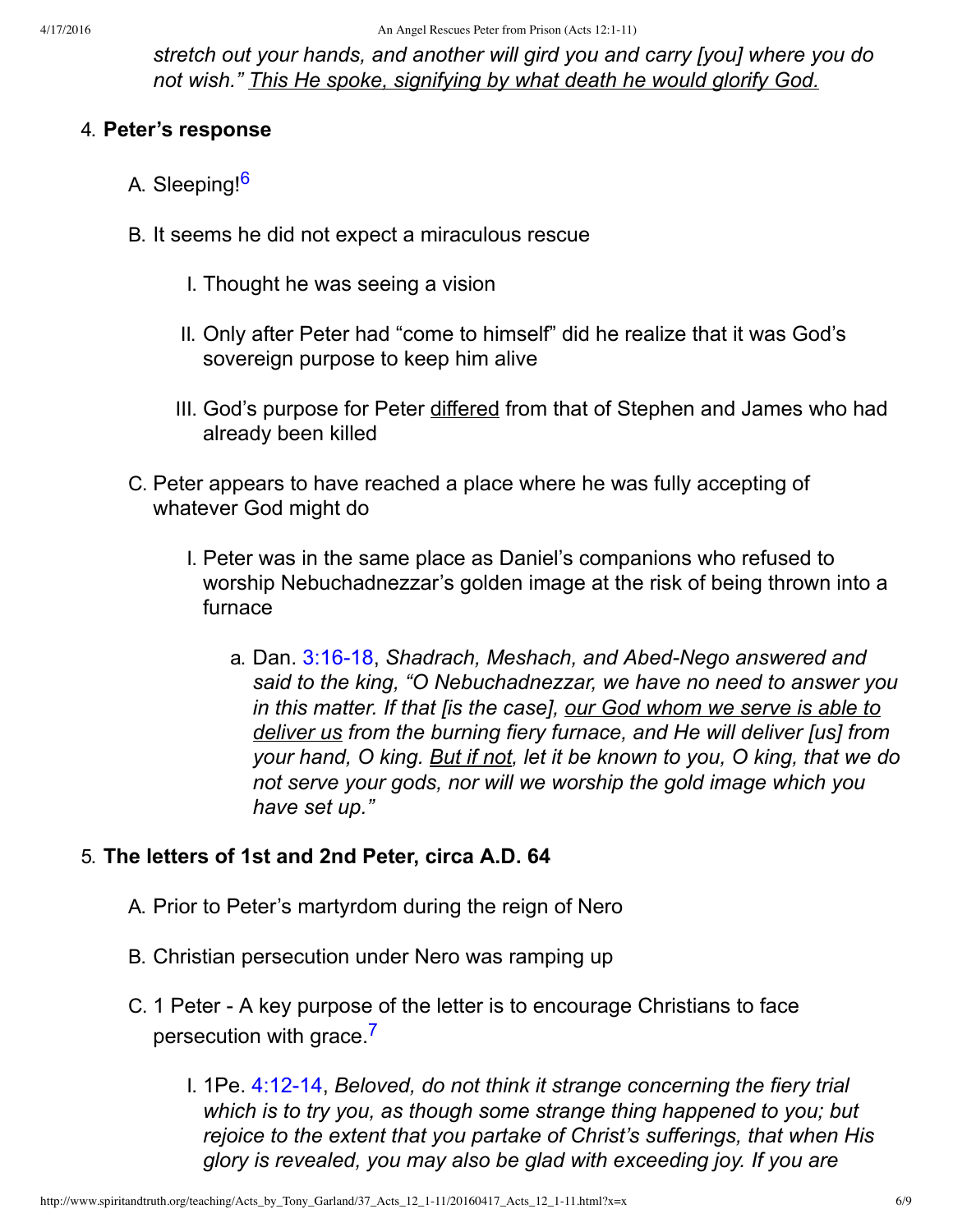*reproached for the name of Christ, blessed are you, for the Spirit of glory and of God rests upon you. On their part He is blasphemed, but on your part He is glorified.*

- II. 1Pe. [4:19,](http://www.spiritandtruth.org/bibles/nasb/b60c004.htm#1Pe._C4V19) *Therefore let those who suffer according to the will of God commit their souls to Him in doing good, as to a faithful Creator.*
- III. 1Pe. [5:910,](http://www.spiritandtruth.org/bibles/nasb/b60c005.htm#1Pe._C5V9) *Resist [the devil], steadfast in the faith, knowing that the same sufferings are experienced by your brotherhood in the world. But may the God of all grace, who called us to His eternal glory by Christ Jesus, after you have suffered a while, perfect, establish, strengthen, and settle you.*
- IV. Notice his settled acceptance that persecution of the Christian falls well within God's sovereignty and purpose for the believer.
- D. 2 Peter His time of martyrdom draws near
	- I. 2Pe. 1:13-15, *Yes, I think it is right, as long as I am in this tent, to stir you up by reminding [you], knowing that shortly I [must] put off my tent, just as our Lord Jesus Christ showed me. Moreover I will be careful to ensure that you always have a reminder of these things after my decease.*
		- a. Like Paul, he describes his physical body as a "tent" emphasizing the temporary, transitory nature of the Christian life
		- b. His life: the very thing he once tried to preserve—even at the cost of denying Christ—he now views as a weak, temporary, structure which will be put off soon enough
		- c. As when imprisoned in Acts [12,](http://www.spiritandtruth.org/bibles/nasb/b44c012.htm#Acts_C12V1) approximately 2 decades earlier, he is ready to pay the ultimate cost if it be the will of God
- <span id="page-6-0"></span>E. The apocryphal work, *The Acts of Peter*[8](#page-8-6) indicates that Peter was martyred during the reign of Nero, asking to be crucified upside down.<sup>[9](#page-8-7)</sup>
- F. What a different man this is from the earlier Peter who vehemently denied Christ —so as to avoid the possibility of persecution!

#### 6. **Stage 3 of Christian growth**

A. A settled acceptance that we are owned by God

<span id="page-6-1"></span>I. No longer pushing to go where we wish

II. Another may gird us and carry us—and, in the sovereignty of God, it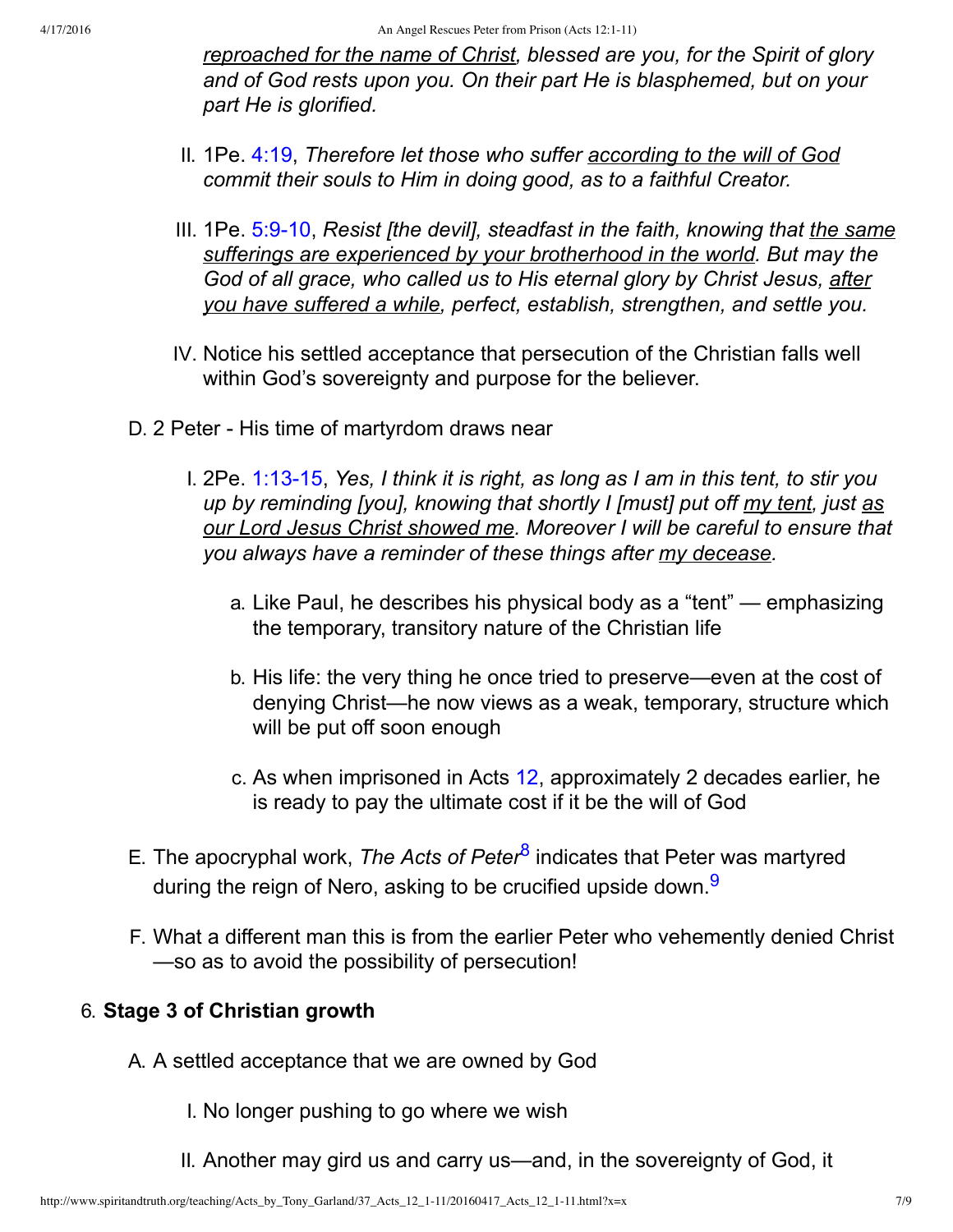probably will not be where we would choose

- B. An acceptance of God's sovereignty, regardless of whether it is understood
	- I. God doesn't owe us an explanation of His secret will concerning our life
	- II. A willingness to live with things we don't understand—and probably won't this side of heaven
- C. Greater focus on relationship, less on accomplishment
	- I. What we "do" for God diminishes in importance in comparison with our fellowship with Him
	- II. An awareness of our weakness and inability—coupled with the impossibility of accomplishing spiritual work by means of the flesh—leads to an everincreasing focus and reliance upon prayer
	- III. John [15:45,](http://www.spiritandtruth.org/bibles/nasb/b43c015.htm#John_C15V4) *Abide in Me, and I in you. As the branch cannot bear fruit of itself, unless it abides in the vine, neither can you, unless you abide in Me. "I am the vine, you [are] the branches. He who abides in Me, and I in him, bears much fruit; for without Me you can do nothing."*
		- a. Yeah, we all read it, even as babes in Christ
		- b. But: do we <u>live it</u>, do we trust it, does it characterize our life?
	- IV. Peter was "abiding in Christ" while chained between the prison guards
	- V. He was more fruitful there than if he had been outside the prison, busy in ministry activities, but failing to abide in Christ



<span id="page-7-2"></span>[SpiritAndTruth.org Scan Code](http://www.spiritandtruth.org/)<sup>[c](#page-8-8)</sup>

#### Endnotes:

<span id="page-7-1"></span><span id="page-7-0"></span>[1.](#page-0-0) [NKJV,](#page-8-9) Acts 12:1-11